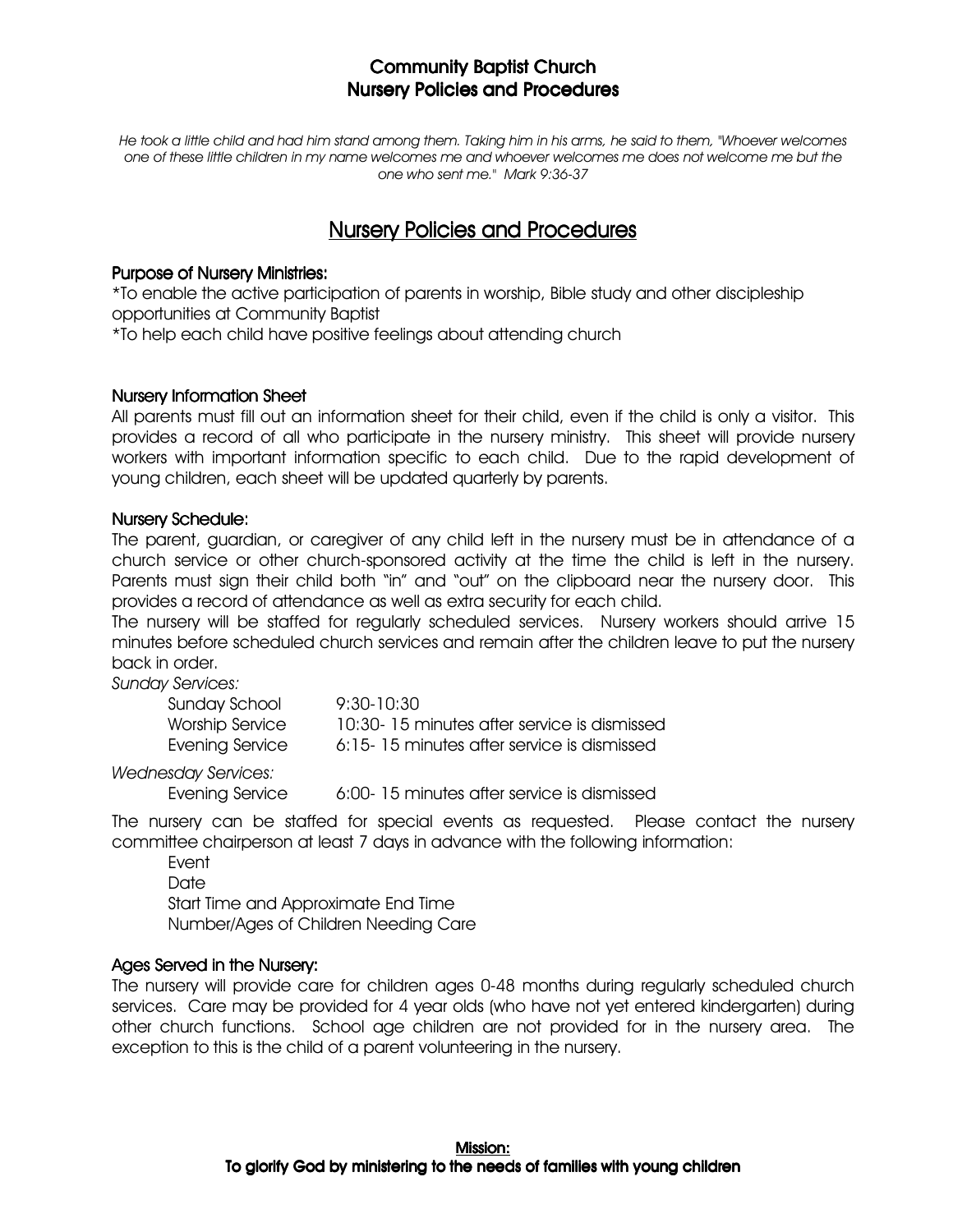### Placement: Placement:

The nursery is divided into the following rooms:

- Infants: Children who are not yet crawling will be placed in this room. This room may also be used for sleeping/resting babies. \*If there is only 1 infant, he/she may join the mobile babies to preserve adult/child ratios.
- Crawlers: Children who are crawling and walking but not yet toilet trained will be placed in this room.

Toddlers: Children who are 2 years old or toilet trained will be placed in this room.

Exceptions may be made for individual children if both the teacher and parents agree it would be in the child's best interest.

### Nursery Workers

Nursery Volunteers Requirements: Paid Nursery Workers Requirements:

\*Must be a member of Community Baptist \*Must be approved by nursery chairperson

\*Must be at least 15 years of age \*Complete a background check form

\*Complete a background check form \*Attend mandatory training once a year

\*Attend mandatory training once a year \*CPR/First Aid certification preferred

### Nursery Volunteers/Paid Workers Responsibilities:

\*Serve under the direct supervision of the Nursery Committee Chairperson or Team Captain

\*Greet parents/children at the door with a smile and warm reception

\*Remind parents to sign each child in and out on the nursery clipboard

\*Ensure that each child present has a current Nursery Information Sheet in the nursery binder.

\*Provide adequate, attentive supervision of children at all times, making sure no child is left unattended

\*Engage children in appropriate activities: playing, singing, reading, talking, drawing

\*Check/change each baby's diaper upon arrival and again each hour if not needed before

\*Maintain classroom discipline in a firm but loving manner

\*Arrange for a substitute and notify Team Captain if unable to report for duty

### Adult/Child Ratios:

There should be a child/worker ratio of no more than 5/1 at any time with a minimum of 2 workers for 3 or more children. This is a maximum ratio guideline and should be even lower if there are several small babies or the need is apparent.

### **Nursery Activities:**

All activities for children will be developmentally and age appropriate. Music and/or books should be available at all times. Workers should interact with the children by singing, reading, playing, drawing, and talking with them. Toddlers may also play in the gym provided enough workers are available to maintain the child/adult ratios in both the gym and nursery.

Infants are in the earliest stage of development. To encourage them to interact with the people and objects in their surroundings, infants should not be restricted to one area or activity for extended periods of time. Activities such as swinging, lying/playing on mats, looking at books or toys, and listening to music are appropriate and encouraged.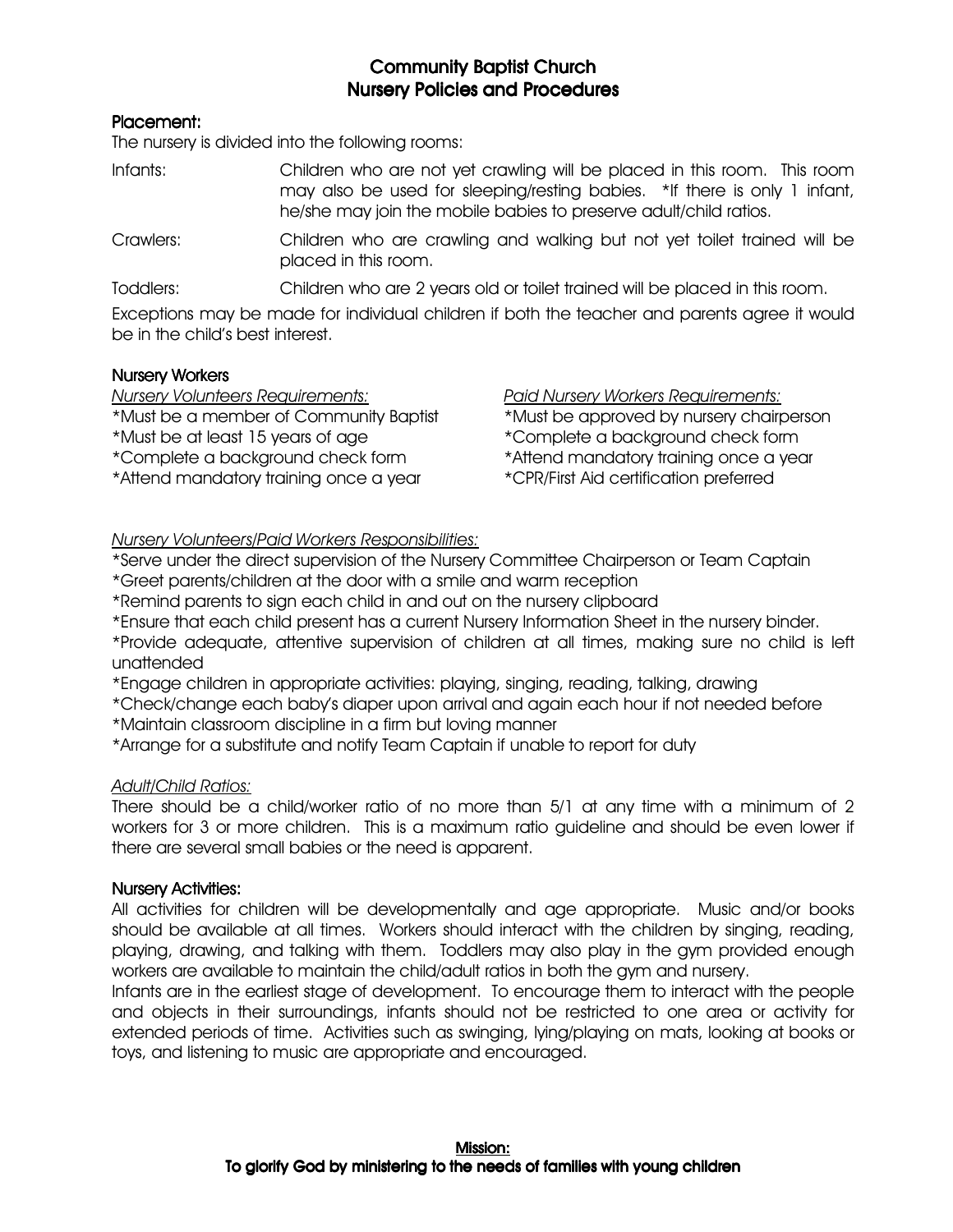### Cleanliness:

The nursery should be the cleanest room in the church. The following guidelines will help ensure this.

During/After each Session (completed by nursery volunteers present at each session)

\*Workers must wash their hands before feeding a baby as well as after using the bathroom, changing diapers, or cleaning any bodily discharge (runny noses, spit up, etc.).

\*Workers should use disposable gloves when changing diapers.

\*Spills/crumbs must be cleaned up immediately.

\*Any used nursery cups (provided for children who do not have their own) are to be washed with hot, soapy water before being placed back in the closet.

\*Any used linens should be placed in the hamper located under the changing table.

\*Any toys that have been mouthed should be placed in the "used toys" bin at the end of each session. These toys will be disinfected with an EPA registered sanitizer.

\*All toys, books, etc. should be put away in their proper places. Encourage the children do their share of putting toys away.

\*The trash for each nursery room should be emptied at the end of each session.

Weekly (coordinated by the Nursery Committee)

\*The carpets should be vacuumed.

\*The doorknobs, light switches, larger toys, beds, chairs, and tables should be wiped down with an EPA registered sanitizer.

\*The toilet and sinks should be thoroughly cleaned.

\*Used linens should be washed, folded, and returned to the proper place.

Monthly (coordinated by the Nursery Committee)

\*The carpets should be shampooed.

### Food Policies:

\*All children must be seated at the table/high chair or held by a worker when eating or drinking. \*Food brought in by children must not be shared.

\*A cup of water/juice and a light snack of crackers are provided for children aged 1-3 years.

\*Cheerios are provided for crawlers over 6 months of age with the parents' permission.

\*Infants will be fed formula, milk, juice or water as provided in plastic bottles. Please pre-measure powdered formula, noting how many ounces of water should be added. Bottles should be labeled with your child's name.

### Use of Cribs:

Babies are to be placed in a bed that is not shared with another baby. All linens must be removed for washing before another baby occupies that bed. Bed tags should be used to label which beds have been used.

Infants should be placed on their backs unless otherwise noted on the Information Sheet.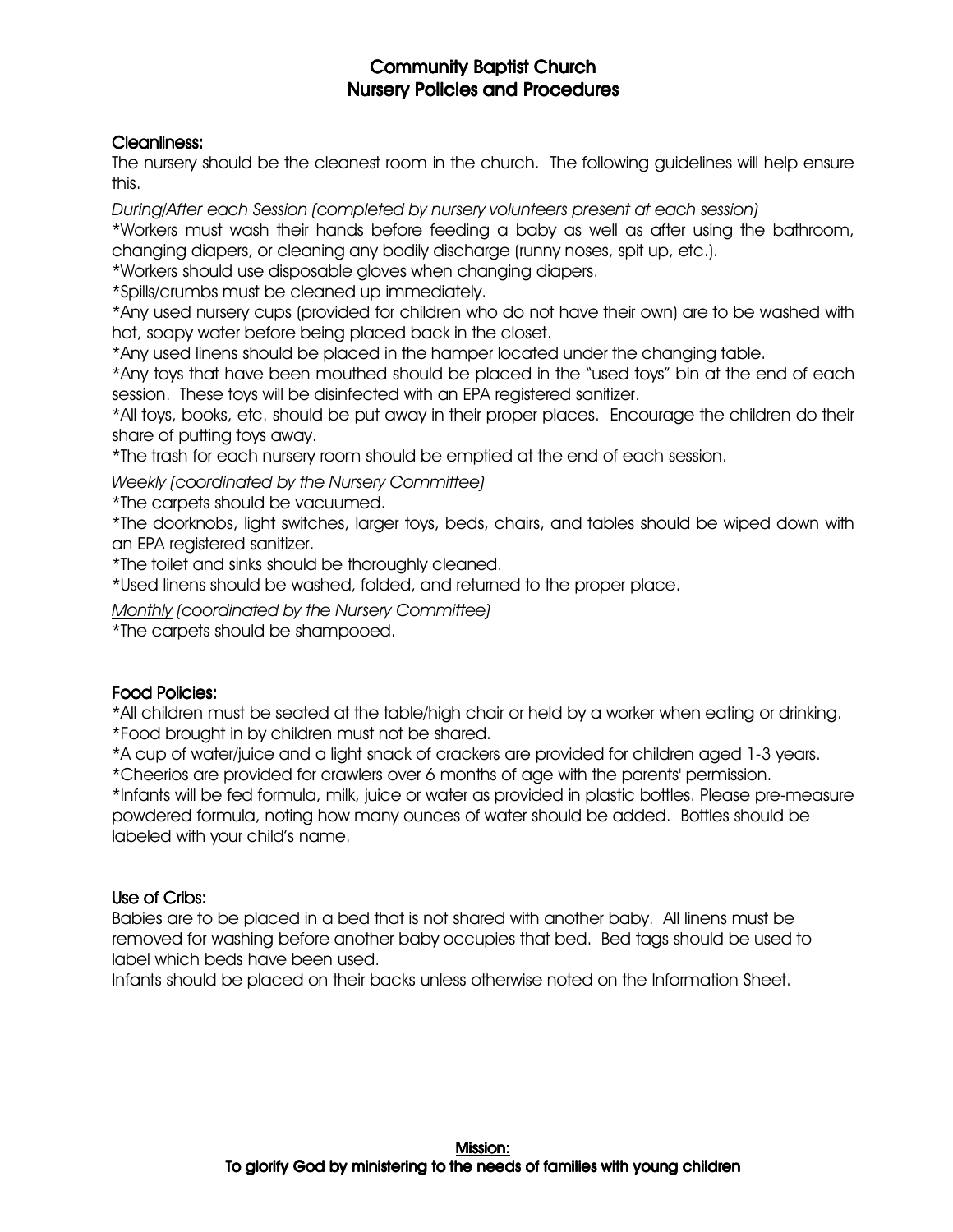### Health Care Policies:

#### Illness:

For the protection of all children and nursery staff, no one exhibiting signs of illness will be allowed in the nursery. These signs can include:

\*fever within the past 24 hours

- \*vomiting and/or diarrhea
- \*communicable diseases, infections, and/or parasites
- chicken pox mumps whooping cough German measles ringworm boils impetigo thrush
	-
- "pink eye" head lice poison ivy
- \*common cold with obvious drainage or discolored mucous
- \*unexplained rashes
- \*exposure to a contagious disease

If a child exhibits any of these symptoms, the parents should be contacted immediately and requested to pick up their child. Parents should notify the Nursery Committee Chairperson if their child is diagnosed with a communicable disease within 24 hours of utilizing the nursery. This will allow the Chairperson to notify the other families.

No medications will be administered by the nursery staff except for antibiotic cream and diaper rash ointment. Diaper rash ointment is applied only if the parent provides it along with specific instructions for its use on the sign-in sheet.

### Safety:

If an accident occurs in the nursery, appropriate treatment should be rendered and an Accident Report Form recorded. The report shall include: details of the accident, witnesses, treatment given, and signatures of the Nursery Worker involved, the Nursery Team Captain or Chairperson, the Parents, and the Pastor. The form will be filed with other important documents in the office.

### Classroom Management: Classroom Management:

The safety and comfort of all children in the nursery must be maintained. Workers should make every effort to ease unhappy children by rocking them or engaging them in play. If a child is inconsolable (10 minutes of continued crying) the parents are to be notified immediately.

Appropriate behavior is modeled, encouraged and expected in the nursery. Defiant and violent behaviors (including kicking, hitting, throwing, and biting) are not allowed. A child expressing inappropriate behaviors should be reminded in a firm but kind voice what type of behavior is expected. The child should also be removed from the source of conflict. If the behavior continues, it is appropriate to place the child in "time out" for no more than 3 minutes.

At no time should a Nursery Worker resort to yelling, threatening, or spanking a child. If a child exhibits recurring disobedience, the parent and the Nursery Committee Chairperson should be notified. If the child remains unmanageable after repeated efforts to correct the situation, the parent will be asked to accompany the child while in the nursery.